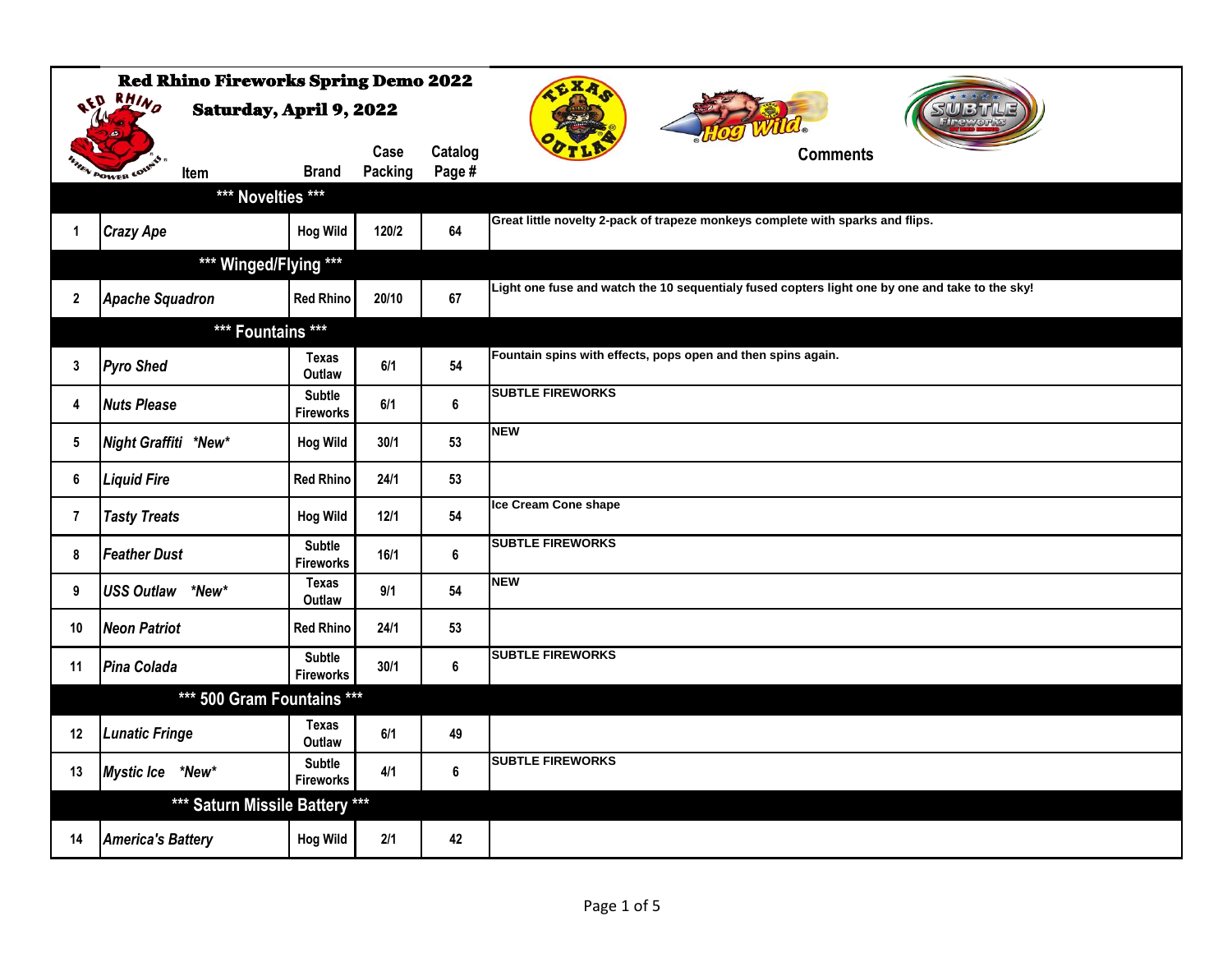|    | <b>Red Rhino Fireworks Spring Demo 2022</b><br><b>AED RHIND</b><br><b>Saturday, April 9, 2022</b> |                                   |                 |                   | CXA                 |  |
|----|---------------------------------------------------------------------------------------------------|-----------------------------------|-----------------|-------------------|---------------------|--|
|    | <b>EN POWER COU</b><br>Item                                                                       | <b>Brand</b>                      | Case<br>Packing | Catalog<br>Page # | <b>Comments</b>     |  |
|    | *** 200 Gram Cakes ***                                                                            |                                   |                 |                   |                     |  |
| 15 | <b>For Our Flag</b>                                                                               | <b>Red Rhino</b>                  | 24/1            | 36                | 16 Shots            |  |
| 16 | <b>Mondays Suck!</b>                                                                              | <b>Hog Wild</b>                   | 24/1            | 38                | 16 Shots            |  |
| 17 | <b>Widows Kiss</b>                                                                                | <b>Red Rhino</b>                  | 12/1            | 41                | 25 Shots            |  |
| 18 | <b>Hyper II</b>                                                                                   | <b>Red Rhino</b>                  | 12/1            | 37                | 96 Shots            |  |
| 19 | <b>High Velocity</b>                                                                              | <b>Texas</b><br>Outlaw            | 12/1            | 37                | 25 Shots            |  |
| 20 | <b>Drift Racer</b>                                                                                | <b>Hog Wild</b>                   | 18/1            | 36                | 90 Shots            |  |
| 21 | <b>Hard Hitter</b>                                                                                | <b>Hog Wild</b>                   | 12/1            | 37                | 16 Shots            |  |
| 22 | <b>Stars and Stripes</b>                                                                          | <b>Texas</b><br>Outlaw            | 12/1            | 40                | 25 Shots            |  |
| 23 | <b>Pool Party</b>                                                                                 | <b>Hog Wild</b>                   | 16/1            | 39                | 16 Shots            |  |
| 24 | <b>Born on the Bayou</b>                                                                          | <b>Texas</b><br>Outlaw            | $12/1$          | 34                | 16 Shots            |  |
| 25 | American Backroads *New*                                                                          | <b>Red Rhino</b>                  | 12/1            | 34                | <b>NEW 16 Shots</b> |  |
| 26 | <b>Pyro Lips</b>                                                                                  | Texas<br>Outlaw                   | 18/1            | 39                | 15 Shots            |  |
|    | *** Hybrid 300-350 Gram Cakes ***                                                                 |                                   |                 |                   |                     |  |
| 27 | <b>Bearing Arms</b>                                                                               | Texas<br>Outlaw                   | 8/1             | 32                | 16 Shots            |  |
| 28 | Shades of Summer *New*                                                                            | <b>Subtle</b><br><b>Fireworks</b> | 6/1             | $5\phantom{.0}$   | <b>NEW</b>          |  |
| 29 | <b>Huntress</b>                                                                                   | <b>Red Rhino</b>                  | 8/1             | 32                | 9 Shots             |  |
| 30 | <b>Show of Force</b>                                                                              | <b>Red Rhino</b>                  | 8/1             | 33                | 13 Shots            |  |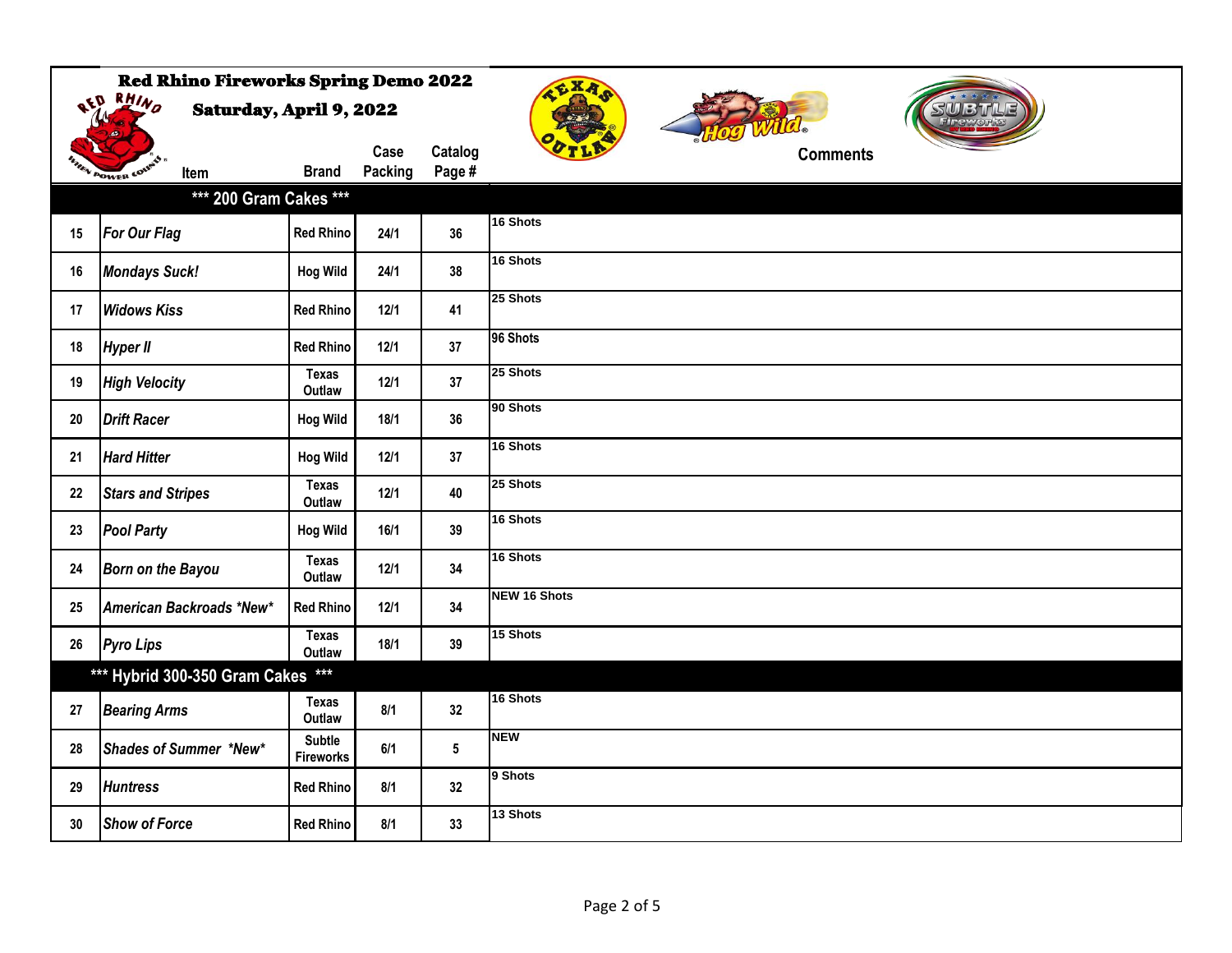|                                                    | <b>Red Rhino Fireworks Spring Demo 2022</b> |                        |                 |                   | CXA                             |  |  |  |
|----------------------------------------------------|---------------------------------------------|------------------------|-----------------|-------------------|---------------------------------|--|--|--|
| <b>RED RHIND</b><br><b>Saturday, April 9, 2022</b> |                                             |                        |                 |                   |                                 |  |  |  |
|                                                    | <b>N POWER CON</b><br>Item                  | <b>Brand</b>           | Case<br>Packing | Catalog<br>Page # | <b>Comments</b>                 |  |  |  |
|                                                    |                                             |                        |                 |                   |                                 |  |  |  |
|                                                    |                                             |                        |                 |                   | *** 500 Gram Cakes***           |  |  |  |
|                                                    | *** Z Cakes ***                             |                        |                 |                   |                                 |  |  |  |
| 31                                                 | <b>Galaxy Quest</b>                         | <b>Red Rhino</b>       | 2/1             | 17                | 90 shots - 3D Holographic Label |  |  |  |
| 32                                                 | <b>Fire Over Water</b>                      | <b>Red Rhino</b>       | 2/1             | 16                | 145 Shots                       |  |  |  |
| 33                                                 | Backstreet Diva *New*                       | <b>Hog Wild</b>        | 2/1             | 16                | 112 Shots                       |  |  |  |
| 34                                                 | <b>Cosmic Titan</b>                         | <b>Hog Wild</b>        | $2/1$           | 16                | 158 Shots                       |  |  |  |
|                                                    | ***Fan Cakes***                             |                        |                 |                   |                                 |  |  |  |
| 35                                                 | <b>Sky Shooter</b>                          | <b>Red Rhino</b>       | 6/1             | 15                | 15 Shots                        |  |  |  |
| 36                                                 | <b>Cherry Drop</b>                          | <b>Red Rhino</b>       | 4/1             | 13                | 25 Shots                        |  |  |  |
| 37                                                 | <b>Second Amendment</b>                     | <b>Texas</b><br>Outlaw | 4/1             | 15                | 42 Shots                        |  |  |  |
| 38                                                 | <b>The Hammer</b>                           | <b>Texas</b><br>Outlaw | 4/1             | 15                | 24 Shots                        |  |  |  |
|                                                    | *** Multi-Directional Cakes ***             |                        |                 |                   |                                 |  |  |  |
| 39                                                 | <b>Rise of Power</b>                        | <b>Red Rhino</b>       | 4/1             | 19                | 12 Shots                        |  |  |  |
| 40                                                 | <b>Crossfire</b>                            | <b>Hog Wild</b>        | 4/1             | 18                | 45 Shots                        |  |  |  |
| 41                                                 | <b>Nut Buster</b>                           | <b>Red Rhino</b>       | 4/1             | 19                | 10 Shots                        |  |  |  |
| 42                                                 | <b>Holy Moly</b>                            | <b>Red Rhino</b>       | 3/1             | 18                | 12 Shots                        |  |  |  |
| 43                                                 | Cosmic Samurai *New*                        | <b>Red Rhino</b>       | 4/1             | 18                | <b>NEW 32 Shots</b>             |  |  |  |
|                                                    | *** Straight Up Cakes ***                   |                        |                 |                   |                                 |  |  |  |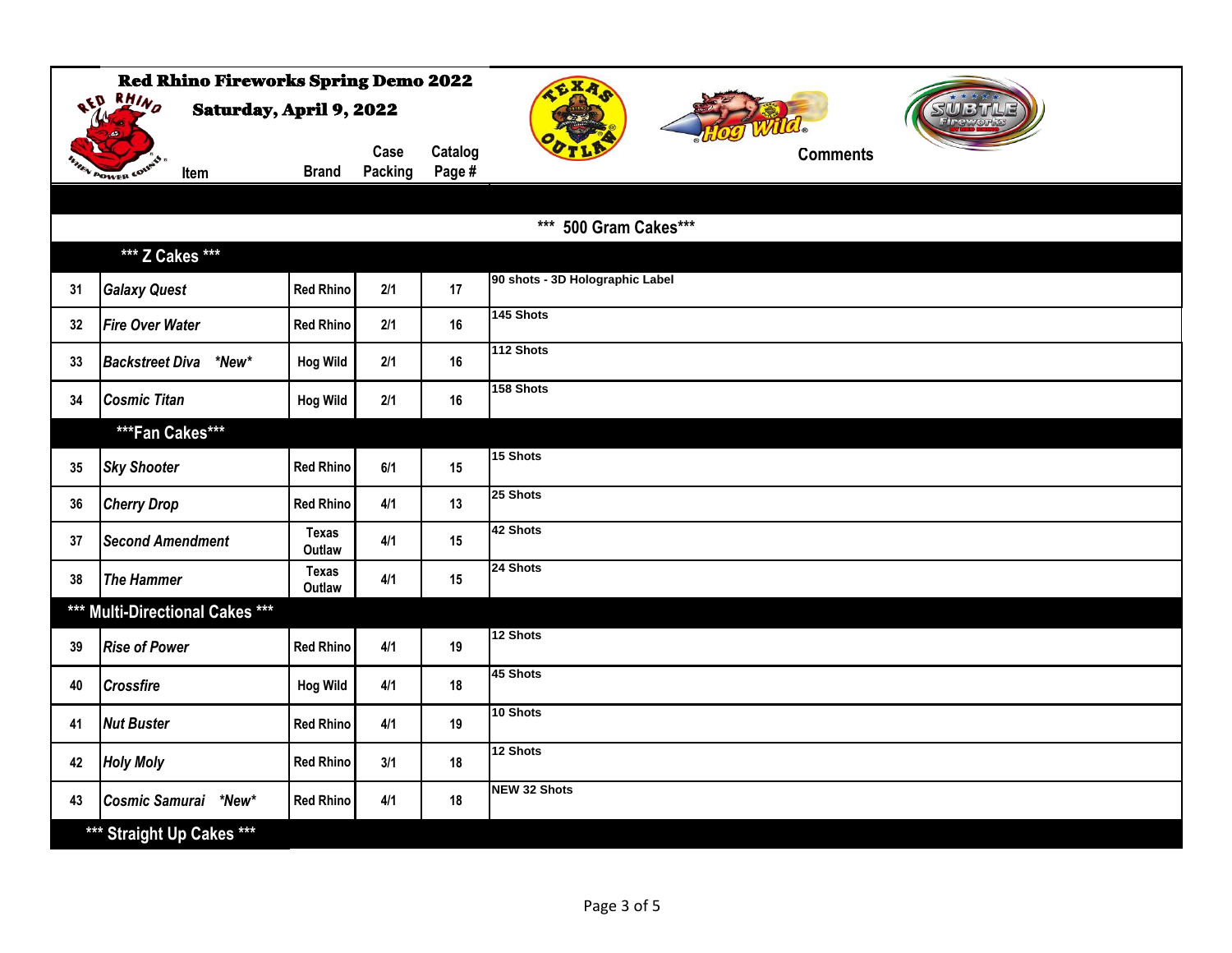|                  | <b>Red Rhino Fireworks Spring Demo 2022</b><br><b>AED RHIND</b><br><b>Saturday, April 9, 2022</b> |                                   |                 |                         | $\epsilon$ XA<br>SUU BITTL |
|------------------|---------------------------------------------------------------------------------------------------|-----------------------------------|-----------------|-------------------------|----------------------------|
|                  | FIN POWER COUP<br>Item                                                                            | <b>Brand</b>                      | Case<br>Packing | Catalog<br>Page #       | <b>Comments</b>            |
| 44               | <b>Allied Forces</b>                                                                              | <b>Red Rhino</b>                  | 4/1             | $20\,$                  | 24 Shots                   |
| 45               | <b>Back In Time</b>                                                                               | <b>Red Rhino</b>                  | 4/1             | $20\,$                  | 39 Shots                   |
| 46               | <b>Ring of Fire</b>                                                                               | <b>Hog Wild</b>                   | 4/1             | 26                      | 16 Shots                   |
| 46               | Death by Stereo *New*                                                                             | <b>Red Rhino</b>                  | 4/1             | 22                      | <b>NEW 48 Shots</b>        |
| 47               | <b>Patriot Arms</b>                                                                               | <b>Red Rhino</b>                  | 4/1             | 25                      | 25 Shots                   |
| 48               | <b>Outlaw Trucker</b>                                                                             | Texas<br>Outlaw                   | 4/1             | 24                      | 16 Shots                   |
| 49               | Star Fighter *New*                                                                                | <b>Hog Wild</b>                   | 4/1             | 27                      | <b>NEW 20 Shots</b>        |
| $50\,$           | Pyro Sunset *New*                                                                                 | <b>Red Rhino</b>                  | 4/1             | 25                      | <b>NEW 30 Shots</b>        |
| 51               | <b>Night Shadow</b>                                                                               | <b>Subtle</b><br><b>Fireworks</b> | 4/1             | $\overline{\mathbf{4}}$ | <b>SUBTLE 22 Shots</b>     |
| $52\phantom{.0}$ | Ravaged                                                                                           | <b>Red Rhino</b>                  | 4/1             | 25                      | 30 Shots                   |
| 53               | In My Sights *New*                                                                                | <b>Red Rhino</b>                  | 4/1             | 23                      | <b>NEW 24 Shots</b>        |
| 54               | <b>Silver Beauty</b>                                                                              | <b>Subtle</b><br><b>Fireworks</b> | 4/1             | $\overline{\mathbf{4}}$ | <b>SUBTLE 24 Shots</b>     |
| 55               | Hallow's Eve *New*                                                                                | <b>Hog Wild</b>                   | 4/1             | 23                      | <b>NEW 25 Shots</b>        |
| 56               | <b>Showbox</b>                                                                                    | <b>Red Rhino</b>                  | 8/1             | 26                      | 25 Shots                   |
| 57               | Living it Up *New*                                                                                | <b>Red Rhino</b>                  | 4/1             | 24                      | NEW 36 Shot                |
| 58               | <b>Talk to the Beak</b>                                                                           | <b>Subtle</b><br><b>Fireworks</b> | 4/1             | 4                       | <b>SUBTLE 30 Shots</b>     |
| 59               | <b>The Dude</b>                                                                                   | <b>Hog Wild</b>                   | 6/1             | 28                      | 16 Shots                   |